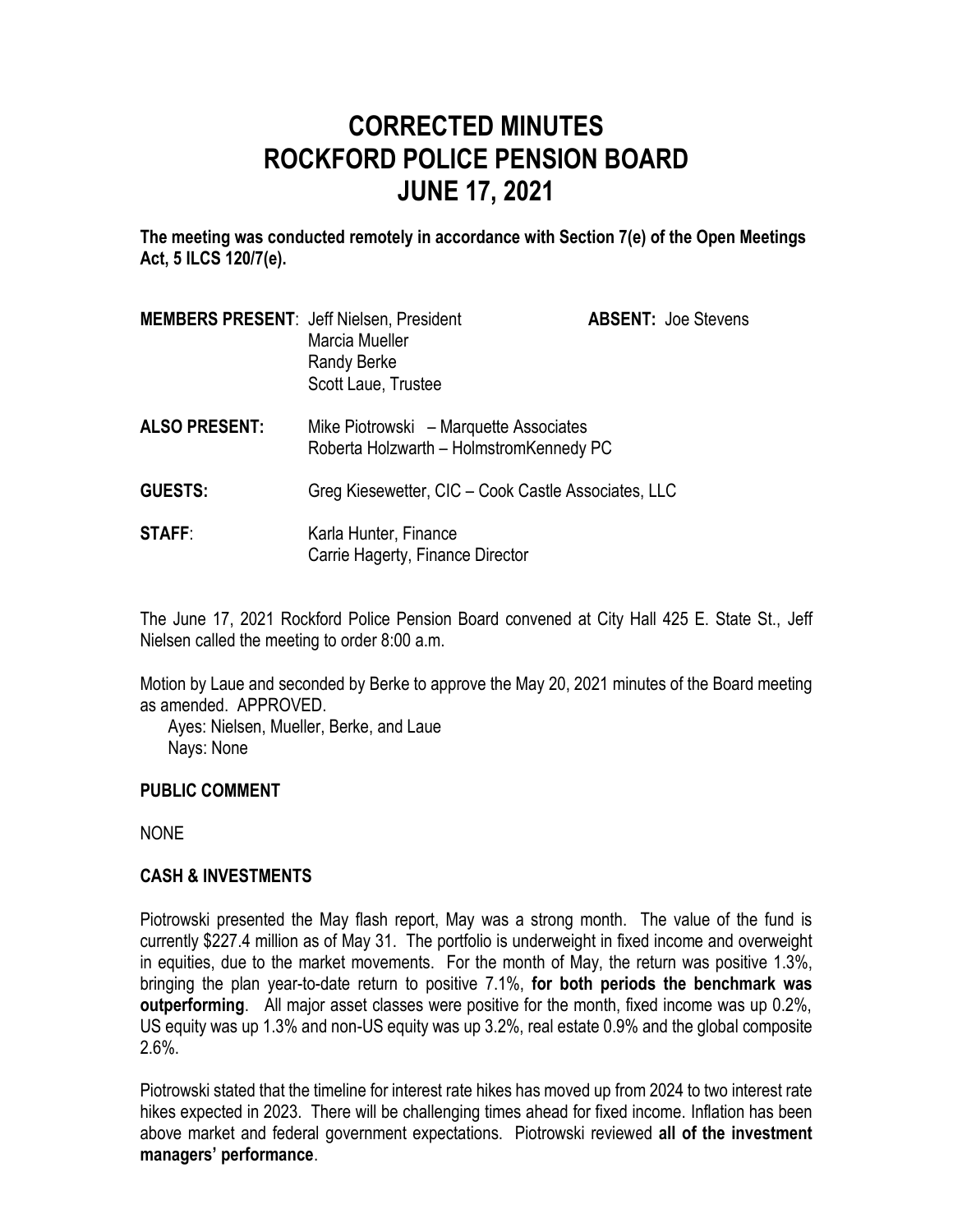Motion by Mueller and seconded by Berke to liquidate \$950,000 from Vanguard Institutional Index Fund for benefit payments. APPROVED.

Ayes: Nielsen, Mueller, Berke, and Laue Nays: None

Motion by Mueller and seconded by Berke to approve purchases and sales as attached to the agenda. APPROVED.

Ayes: Nielsen, Mueller, Berke, and Laue Nays: None

# **CITY BILLS**

Motion by Mueller and seconded by Berke to approve May postage charges of \$62.00. APPROVED. Ayes: Nielsen, Mueller, Berke, and Laue Nays: None

Motion by Mueller and seconded by Berke to approve June City Services of \$7,385.00. APPROVED. Ayes: Nielsen, Mueller, Berke, and Laue Nays: None

Motion by Mueller and seconded by Berke to approve the May bill from HolmstromKennedyPC for general matters in the amount of \$2,115.00. APPROVED.

Ayes: Nielsen, Mueller, Berke, and Laue Nays: None

Motion by Mueller and seconded by Berke to approve the May bill from HolmstromKennedyPC for Annual Medical Reviews in the amount of \$900.00 and the payment of \$54.48 for medical expenses related to the annual medical reviews for a total of \$954.48. APPROVED.

Ayes: Nielsen, Mueller, Berke, and Laue Nays: None

Motion by Mueller and seconded by Berke to approve the payment to NIU for IPPFA Online 4-hour Transition Training for Jeff Nielsen - \$125.00, Marcia Mueller - \$125.00, and Scott Laue - \$125.00. APPROVED.

Ayes: Nielsen, Mueller, Berke, and Laue Nays: None

Motion by Mueller and seconded by Berke to approve the payment to Kayne Anderson Rudnick for investment management fees for January 1, 2021 through March 31, 2021 in the amount of \$28,667.87. APPROVED.

Ayes: Nielsen, Mueller, Berke, and Laue Nays: None

Motion by Mueller and seconded by Berke to approve the payment to Segall Bryant & Hamill for investment management fees for January 1, 2021 through March 31, 2021 in the amount of \$18,315.57. APPROVED.

Ayes: Nielsen, Mueller, Berke, and Laue Nays: None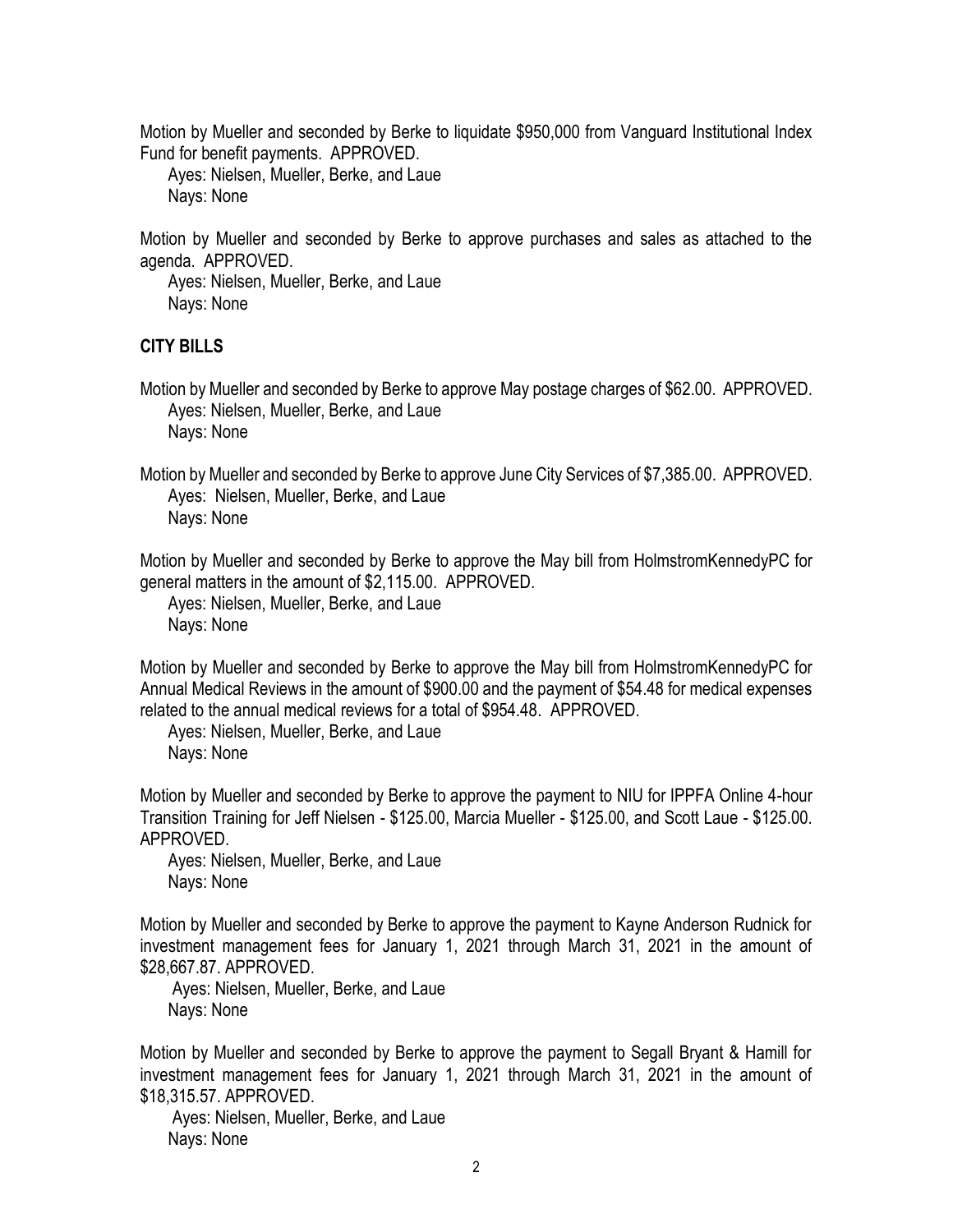# **ATTORNEY'S REPORT**

Attorney Holzwarth stated that she anticipated having in-person meetings starting in July. The annual medical examinations are moving forward. The consolidated fund has asked each local fund to identify two authorized representatives to receive communications from them. After talking to Nielsen it was determined both he and Karla Hunter would be likely candidates. Forms will need to be completed and submitted, along with a resolution.

Motion by Mueller and seconded by Berke to approve William G. (Jeff) Nielsen and Karla Hunter as the representatives for the consolidation of the police pension funds. APPROVED.

Ayes: Nielsen, Mueller, Berke, and Laue Nays: None

The board discussed two pensioners that are unable to have their affidavits notarized. Hunter stated she was notified one of the pensioners will be in town in June and will drop off their affidavit off at City Hall. Attorney Holzwarth stated that exceptions could be approved by the board.

Attorney Holzwarth introduced Greg Kiesewetter, Cook Castle. Mr. Kieswetter stated that the expiring program was a \$5 million policy for each claim and a \$10,000 retention for a premium of \$26,545. **Mr. Kieswetter stated that the underwriters are studying their public pension fund fiduciary coverage offerings this year. They are interested in reducing their total exposure in this market, and one of the ways to do this is to reduce the limits of coverage they offer. This is not uncommon. Three options were presented by Mr. Kiesewetter. Option 1 is a single policy through CHUBB, with the same \$5 million limits and \$10,000 retention as the current policy, but at an increased premium of \$33,486. Option 2 is to be covered by two carriers and policies, with the base coverage being provided under a policy issued by CHUBB with a lower limit (\$2.5 million for each claim) and a \$10,000 retention, and excess coverage being provided under a policy issued by Hudson Insurance Co. If the \$2.5 million limit on the CHUBB policy was exceeded then the excess policy with Hudson would kick in and provide the excess coverage. The total cost for the two policies in Option 2 is \$30,847. Option 3 is a single policy with Hudson with \$5 million in coverage and a \$10,000 retention, and a premium of \$35,268. Mr. Kieswetter recommended Option 2. At Ms. Holzwarth's request, Mr. Kieswetter will report back regarding his discussions with CHUBB about the scope of an exclusion for certain benefit claims to remove an added exclusion.** 

Motion by Mueller and seconded by Berke to approve Option 2 for the Fiduciary Liability Policy coverage through CHUBB \$2.5 million/Hudson \$2.5 million with a \$10,000 retention for a total cost of \$30,847. APPROVED.

Ayes: Nielsen, Mueller, Berke, and Laue Nays: None

Motion by Mueller and seconded by Berke to take no action on the Fidelity Bond proposal. APPROVED.

Ayes: Nielsen, Mueller, Berke, and Laue Nays: None

Motion by Mueller and seconded by Berke to take no action on the Cyber Coverage proposal. APPROVED.

Ayes: Nielsen, Mueller, Berke, and Laue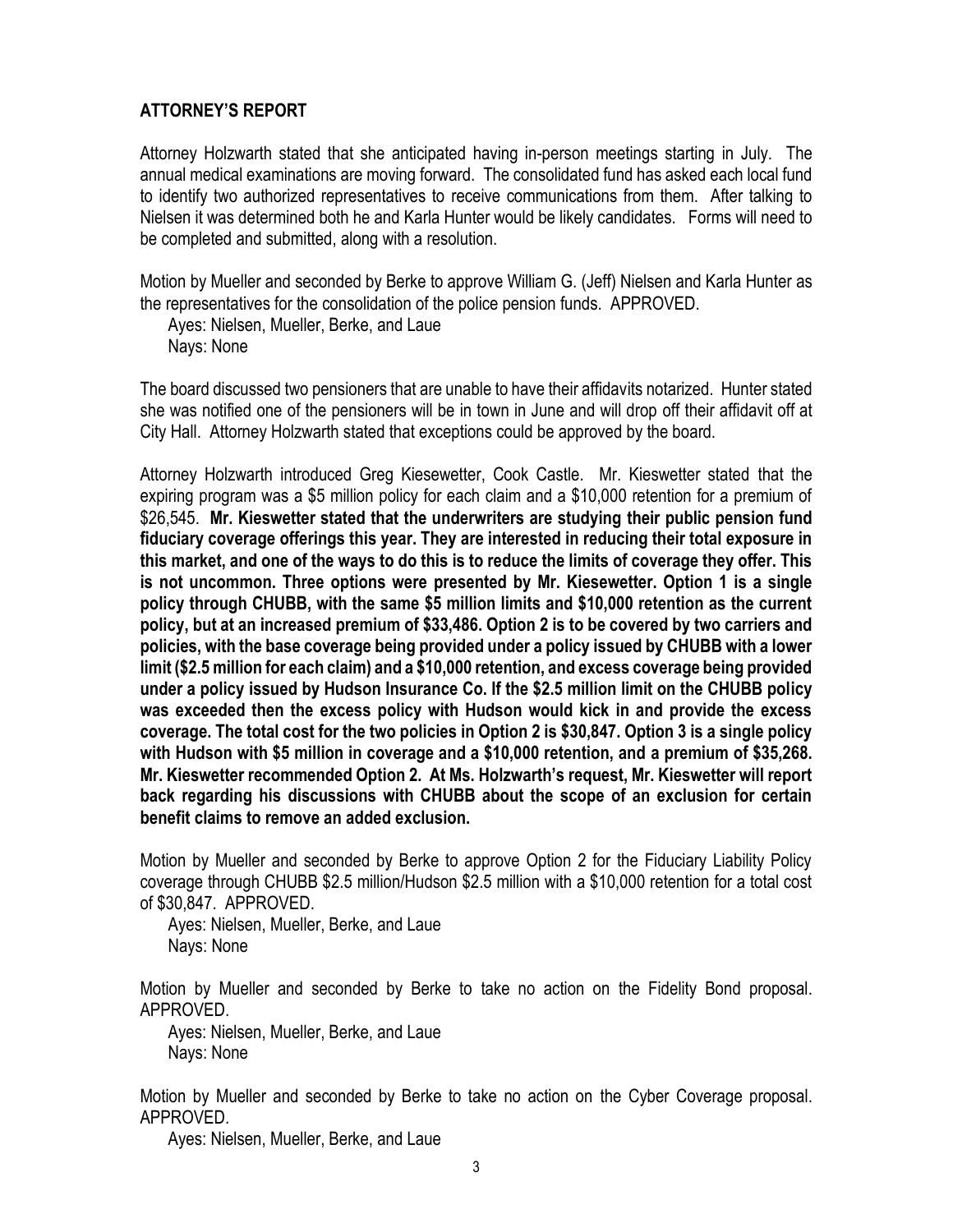Nays: None

## **OLD BUSINESS**

Nielsen asked if there was any news on the pension consolidation. Piotrowski commented that there were no new updates on the pension consolidation.

Hunter reported that 128 affidavits have been returned out of 323.

## **NEW BUSINESS**

Motion by Mueller and seconded by Berke to approve the service pension application for Christopher Aldrich effective June 2, 2021, for a prorated amount of \$4,849.74, full monthly benefit amount of \$5,016.97/\$60,203.65 annually. The Board retains jurisdiction of this matter for purposes of enforcing the Pension Code. APPROVED.

Ayes: Nielsen, Mueller, Berke, and Laue Nays: None

Motion by Mueller and seconded by Berke to approve the calculation for credible service Article 3 to Article 3 Transfer for Matthew Bowman to the City of Aurora in the amount of \$54,388.16, subject to the City of Aurora sending a corrected letter. The Board retains jurisdiction of this matter for purposes of enforcing the Pension Code. APPROVED.

Ayes: Nielsen, Mueller, Berke, and Laue Nays: None

Motion by Laue and seconded by Mueller to nominate Jeff Nielsen to remain president, Joe Stevens secretary, Marcia Mueller vice president, and Randy Berke as assistant secretary. APPROVED.

Ayes: Nielsen, Mueller, Berke, and Laue Nays: None

# **PAYROLL**

Motion by Mueller and seconded by Berke to approve the modification in the prorated amount for Joe Danforth from \$3,210.28 to \$2,703.40 due to a change in his service date termination. The Board retains jurisdiction of this matter for purposes of enforcing the Pension Code. APPROVED.

Ayes: Nielsen, Mueller, Berke, and Laue Nays: None

Motion by Mueller and seconded by Berke to approve the June estimated payroll in the amount of \$1,800,290.86. The Board retains jurisdiction of this matter for purposes of enforcing the Pension Code. APPROVED.

Ayes: Nielsen, Mueller, Berke, and Laue Nays: None

Motion by Mueller and seconded by Berke to approve the revised May actual payroll in the amount of \$1,788,984.63. The Board retains jurisdiction of this matter for purposes of enforcing the Pension Code. APPROVED.

Ayes: Nielsen, Mueller, Berke, and Laue Nays: None